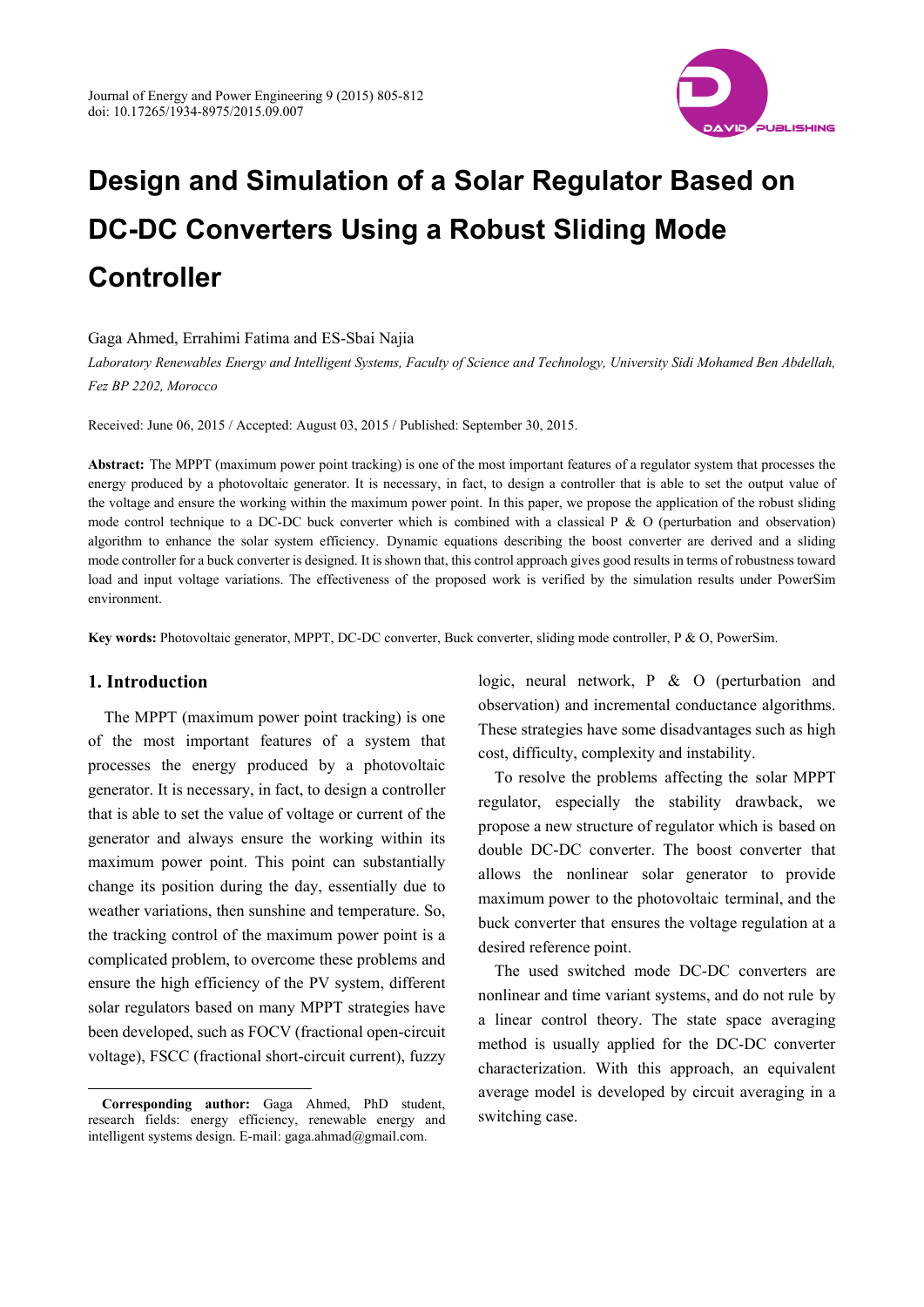Sliding mode approach for VSS (variable structure systems) offers an alternative way to implement a control action which exploits the inherent variable structure nature of DC-DC converters [1, 2]. The converters model are presented in state space and controlled in such way to force the system trajectory to remain on a suitable selected surface on the phase space called the sliding surface. The most remarkable feature of sliding mode control is its ability to result in very robust control systems.

# **2. DC/DC Converter Modeling**

The switching DC/DC converters are most widely applied in photovoltaic systems as an intermediary between the PV and the load to follow up the MPP (maximum power point). The DC-DC converters are hybrid dynamical systems characterized by both continuous and discrete dynamic behavior. In this section, we present a general modeling approach of DC-DC converters by application of the state space averaging technique of the buck and boost converter for the case of a continuous conduction mode.

Different topologies and different design approaches could be used for DC/DC converters. In this part, two different models of converters are introduced, buck and boost converters. The diagrams in Figs. 1 and 2 show the structure of these converters with the switching period *T* and duty cycle *d*.

During a period *T*, a switching converter has two working topologies. First, when the switches are closed, the converter model is linear. The state-space equations of the circuit can be written as follows:

$$
\begin{cases}\n\dot{x} = A_1 x + B_1 u \\
y = C_1 x + D_1 u\n\end{cases}
$$

When the switches are opened, the converters can be modeled by another linear state-space representation written as follows:

$$
\begin{cases}\n\dot{x} = A_2 x + B_2 u \\
y = C_2 x + D_2 u\n\end{cases}
$$

From the above equation, we can determine the averaged model given by the following state space



**Fig. 1 Equivalent circuit of a boost converter.** 



**Fig. 2 Equivalent circuit of a buck converter.** 

equation for an entire switching cycle *T*:

$$
\begin{cases} \dot{\tilde{x}} = A_d \tilde{x} + B_d \tilde{u} \\ \tilde{y} = C_d \tilde{x} + D_d \tilde{u} \end{cases}
$$

where, the matrices  $A_d$ ,  $B_d$ ,  $C_d$ ,  $D_d$  are defined as follows:

$$
\begin{cases}\nA_d = dA_1 + (1 - d)A_1 \\
B_d = dB_1 + (1 - d)B_2\n\end{cases}
$$
\n
$$
\begin{cases}\nC_d = dC_1 + (1 - d)C_1 \\
D_d = dD_1 + (1 - d)D_2\n\end{cases}
$$

And  $\tilde{x}$ ,  $\tilde{y}$  and  $\tilde{u}$  are, respectively the average of *x*, *y* and *u* during the switching period *T*. The state space representation can be expressed for these converters as follows:

$$
\begin{cases} \dot{\tilde{x}} = A_d \tilde{x} + B_d \tilde{u} \\ V_0 = C_d \tilde{x} + D_d \tilde{u} \end{cases}
$$

where:

$$
\tilde{x} = \begin{pmatrix} i_L \\ v_0 \end{pmatrix} \text{ and } C_d = \begin{pmatrix} 0 \\ 1 \end{pmatrix}^{-1}
$$

## *2.1 Buck Converter*

The buck converter is known as the voltage step down and current step up converter [3]. This gives a hint of its typical application of converting its input voltage into a lower output voltage, where the conversion ratio  $M = V_{out}/V_{in}$  varies with the duty ratio *D* of the switch [3, 4]. The state space equation of buck converter is as follows:

$$
A_d = \begin{pmatrix} 0 & -\frac{1}{L} \\ \frac{1}{C} & -\frac{1}{RC} \end{pmatrix}; B_d = \begin{pmatrix} \frac{d}{L} \\ \frac{1}{C} \end{pmatrix}
$$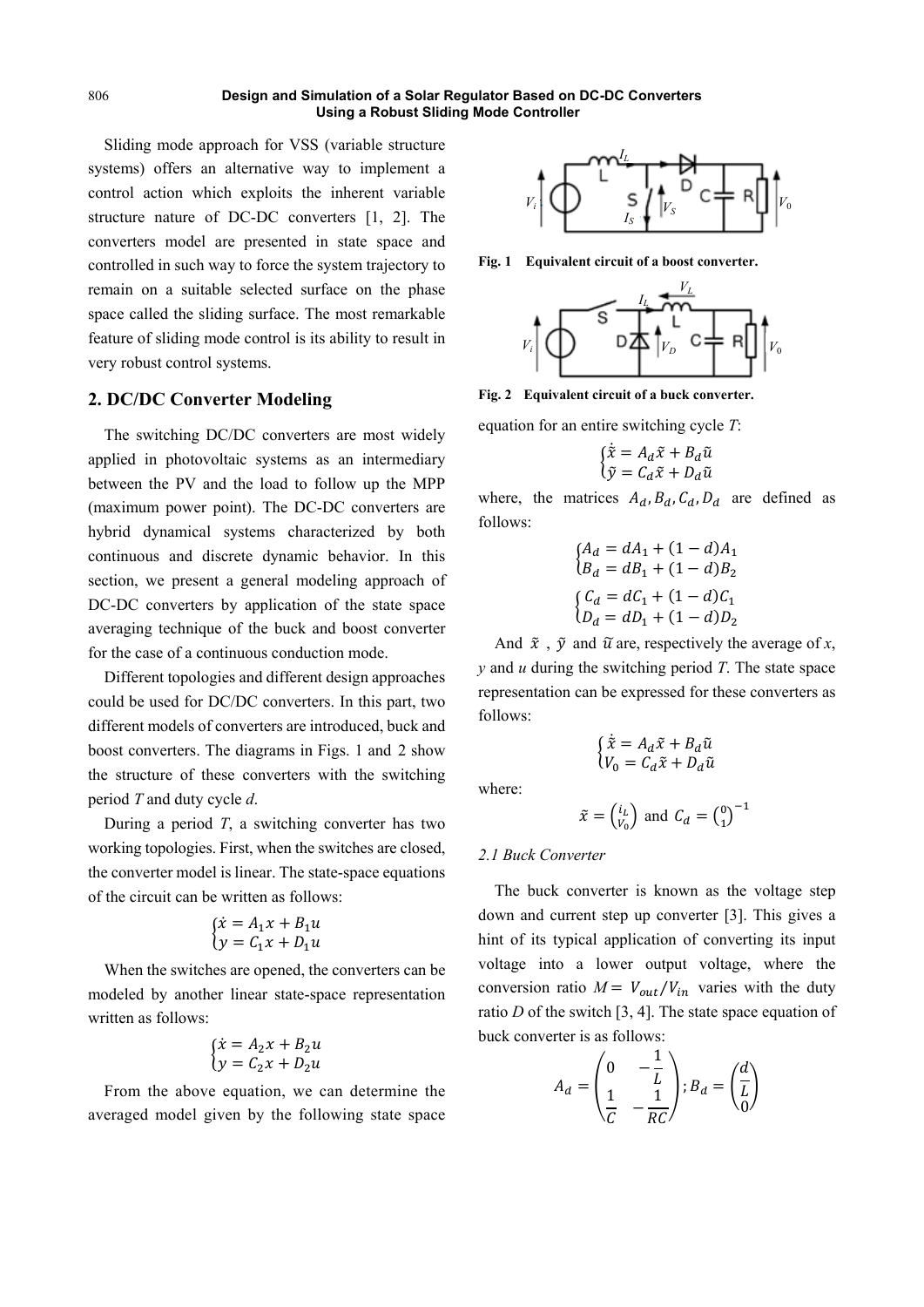so:

$$
\frac{\mathrm{d}I_L}{\mathrm{d}t} = -\frac{1}{L} \cdot V_0 + \frac{d}{L} \cdot V_{pv}
$$

*2.2 Boost Converter*The boost converter is also known as the step-up converter. The name implies it is typically application of converting a low input-voltage to a high output voltage, essentially functioning like a reversed buck converter [3, 4]. The state space equation of boost converter is as follows:

$$
A_d = \begin{pmatrix} 1 & -\frac{1-d}{L} \\ \frac{1-d}{C} & -\frac{1}{RC} \end{pmatrix}; \ B_d = \begin{pmatrix} \frac{1}{L} \\ 0 \end{pmatrix}
$$

So:

$$
\frac{\mathrm{d}I_L}{\mathrm{d}t} = -\frac{1-d}{L} \cdot V_0 + \frac{1}{L} \cdot V_{pv}
$$

## **3. MPPT Technique**

MPPT algorithms are necessary in PV applications because the MPP of a solar panel varies with the irradiation and temperature, so, the use of MPPT algorithm is required in order to obtain the maximum power from a solar array.

The P & O method is one of the most commonly used methods in practice, it is operate by periodically perturbing, i.e., incrementing or decrementing, the array terminal voltage and comparing the PV output power with that of the previous perturbation cycle. If the PV array operating voltage changes and power increases, the control system moves the PV array operating point in that direction. Otherwise, the operating point is moved in the opposite direction, Fig. 3 demonstrates the principle of the P & O algorithm.

The P & O algorithm is based on the "hill-climbing" principle, which consists of moving the operation point of the PV array in the direction in which the power increases [5, 6]. Hill-climbing techniques are the most popular MPPT methods thanks to their ease of implementation and good performance when the irradiation is constant [6]. The advantages of  $P \& O$ 



**Fig. 3 Principle of P & O algorithm.** 

method are the simplicity and low computational power they need. The drawbacks of this technique are mainly two, the main one is that they can easily lose track of the MPP if the irradiation changes rapidly [6-8]. The other handicaps of  $P \& O$  method are the oscillations of the voltage and current around the MPP in the steady state [7, 9-11].

The Fig. 4 shows the flowchart of the P  $\&$  O technique.

## **4. Sliding Mode Controller**

The SMC (sliding mode control) is naturally well suited for the control of variable structure system, it is a nonlinear control solution for VSC (variable structure

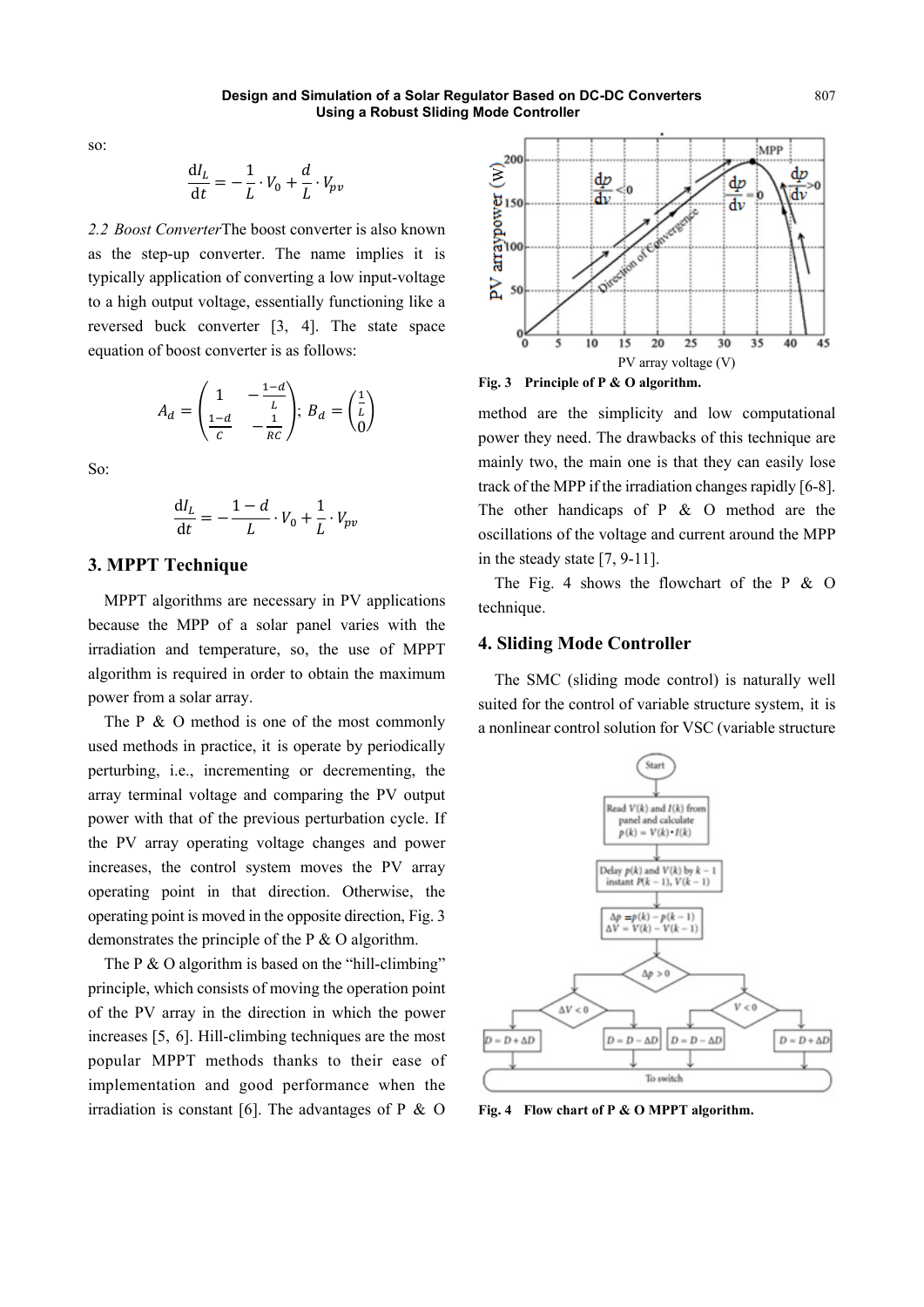control) derived from the variable structure system theory.

DC-DC power converters are variable structure systems. So, it is appropriate to apply SM control on these power converters [12]. Moreover, SM control offers excellent large-signal handling capability, which is important for variable structure system, it is known to be robust against modeling inaccuracies and system parameters fluctuations, it was successfully applied to electric motors, robot manipulators, power systems and power converters. Since the design of conventional PWM (pulse-width modulation) controllers is small-signal based, the converters being controlled operate optimally only for a specific condition [13] and often fail to perform satisfactorily under large parameter or load variations (i.e., large-signal operating condition) [14-16]. By replacing linear PWM controllers with a nonlinear sliding mode controller, power converters can reach better regulation and high dynamical performance for a varied operating range.

In this part, we will present the general principle of the SMC and the controller design principle. First, let us consider the nonlinear system represented by the following state equation:

## $\dot{x} = f(x, t) + g(x, t)u(t)$

where, *x* is n-dimensional column state vector, *f* and *g* are dimensional continuous functions in *x*, *u* and *t* vector fields, *u* is the control input. For the considered system the control input is composed by two components a discontinuous component  $U_n$  and a continuous one  $U_{eq}$ .

$$
U = U_n + U_{eq}
$$

The continuous component insures the motion of the system on the sliding surface whenever the system is on the surface. The equivalent control that maintains the sliding mode satisfies the following condition:

# $\dot{S}=0$

The equivalent control  $U_{eq}$  maybe calculated as:

$$
U_{eq} = -\left(\frac{\partial S}{\partial x}g(x,t)\right)^{-1} \left(\frac{\partial S}{\partial t} + \frac{\partial S}{\partial x}f(x,t)\right)
$$

The nonlinear control component brings the system states on to the sliding surface. The nonlinear control component is discontinuous. It would be of the following general form:

$$
U_n = \begin{cases} u^-, S < 0\\ u^+, S \ge 0 \end{cases}
$$

In this work, the SMC will be applied to a buck to ensure the voltage stabilization in the solar regulator terminal.

We consider the following sliding surface where *k* is the sliding coefficient and *e* is the output voltage error defined as follows:

$$
S = ke + \dot{e}
$$

$$
f_{\rm{max}}
$$

where:

$$
e = V_{out} - V_{ref}
$$

By considering the mathematical model of the DC-DC Buck converter, the sliding surface can be expressed by the following expression:

$$
S = -\frac{1}{C}i_L + \left(\frac{1}{RC} - K\right)V_{out} + kV_{ref}
$$

and its derivative is given by:

$$
\dot{S} = \left(\frac{1 - kRC}{RC^2}\right) i_L + \left(\frac{L - kRLC - R^2C}{R^2C^2L}\right) V_{out}
$$

$$
- \left(\frac{V_{in}}{LC}\right) U
$$

Now, we consider the positive definite Lyapunov function *V* defined as follows:

$$
V = \frac{1}{2}S^2
$$

The time derivative  $\dot{V}$  of  $V$  must be negative definite  $\dot{V} < 0$  to insure the stability of the system and to make sure that the surface *S* is attractive. Such condition leads to the following inequality:

$$
S\dot{S} = S\left(-\frac{\dot{V}_{in}}{LC}U_n\right) < 0
$$

To satisfy the above condition, the nonlinear control component can be defined as follows:

$$
U_n = \text{sign}(S)
$$

## **5. Simulations Results**

Fig. 5 shows the block diagram of the complete solar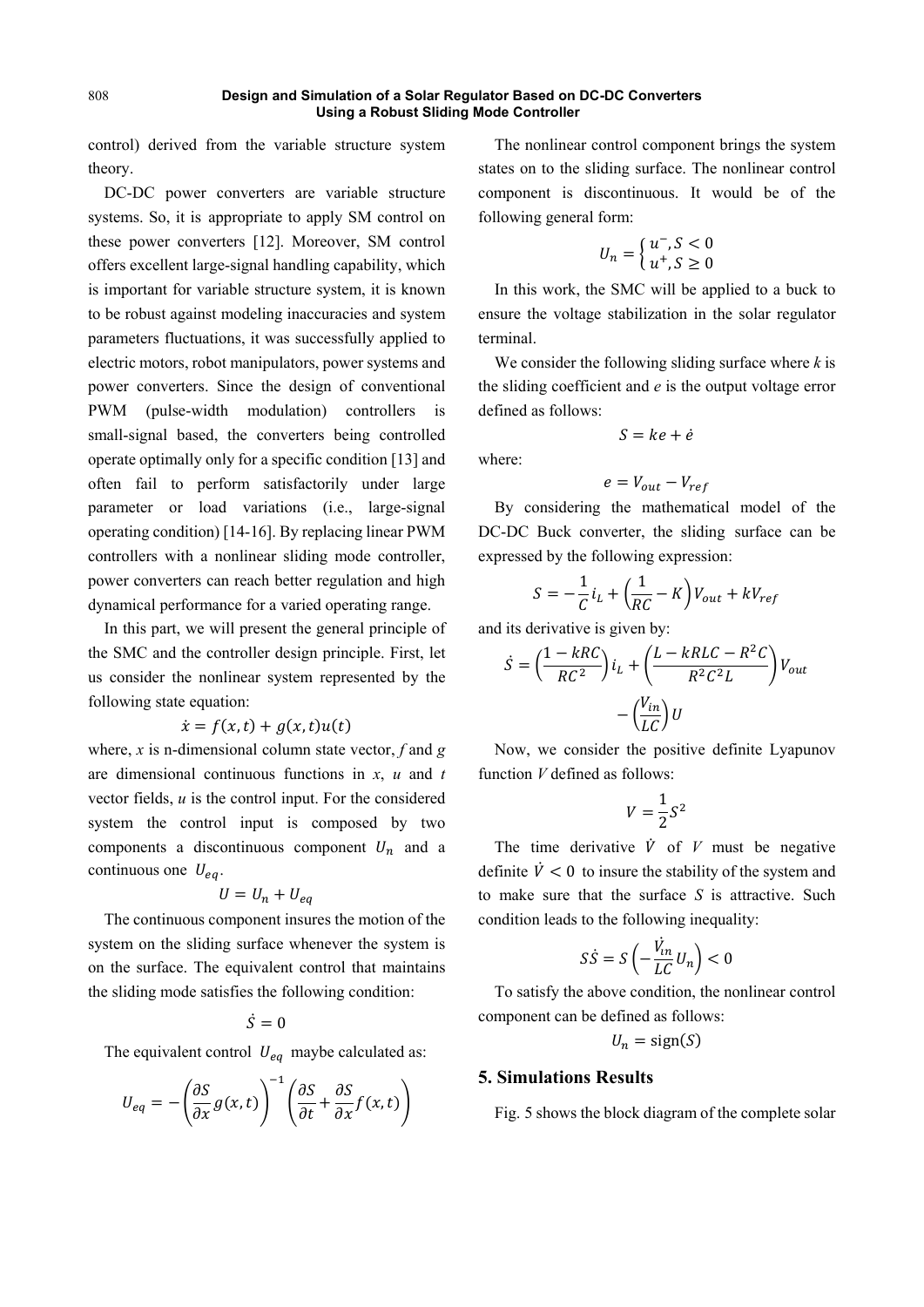

**Fig. 5 Block diagram of complete solar regulator.** 

system regulator based on double DC-DC converter and sliding mode controller.

The circuit of the complete photovoltaic system is simulated under PowerSim environment, the PV system is modeled using solar panel bloc, the MPPT algorithm is modeled using microcontroller bloc and a SMC is modeled using embedded function bloc. Fig. 6 shows that, the PV is connected to a resistive load without MPPT system. The load imposes its own characteristic which is generally different from maximum power point.

The simulation result of the circuit in Fig. 6 shows that, the load cannot extract the available power of the PV terminal (Fig. 7). To overcome this problem, we insert a DC-DC boost converter with variable duty cycle, the interest of this addition is to change the load characteristic which becomes a function of the duty cycle *D* and allows to move on the solar panel characteristic regardless of the load value. The boost converter is used to raise the input DC voltage to a higher output DC voltage.







**Fig. 7 PV-output power without MPPT system.**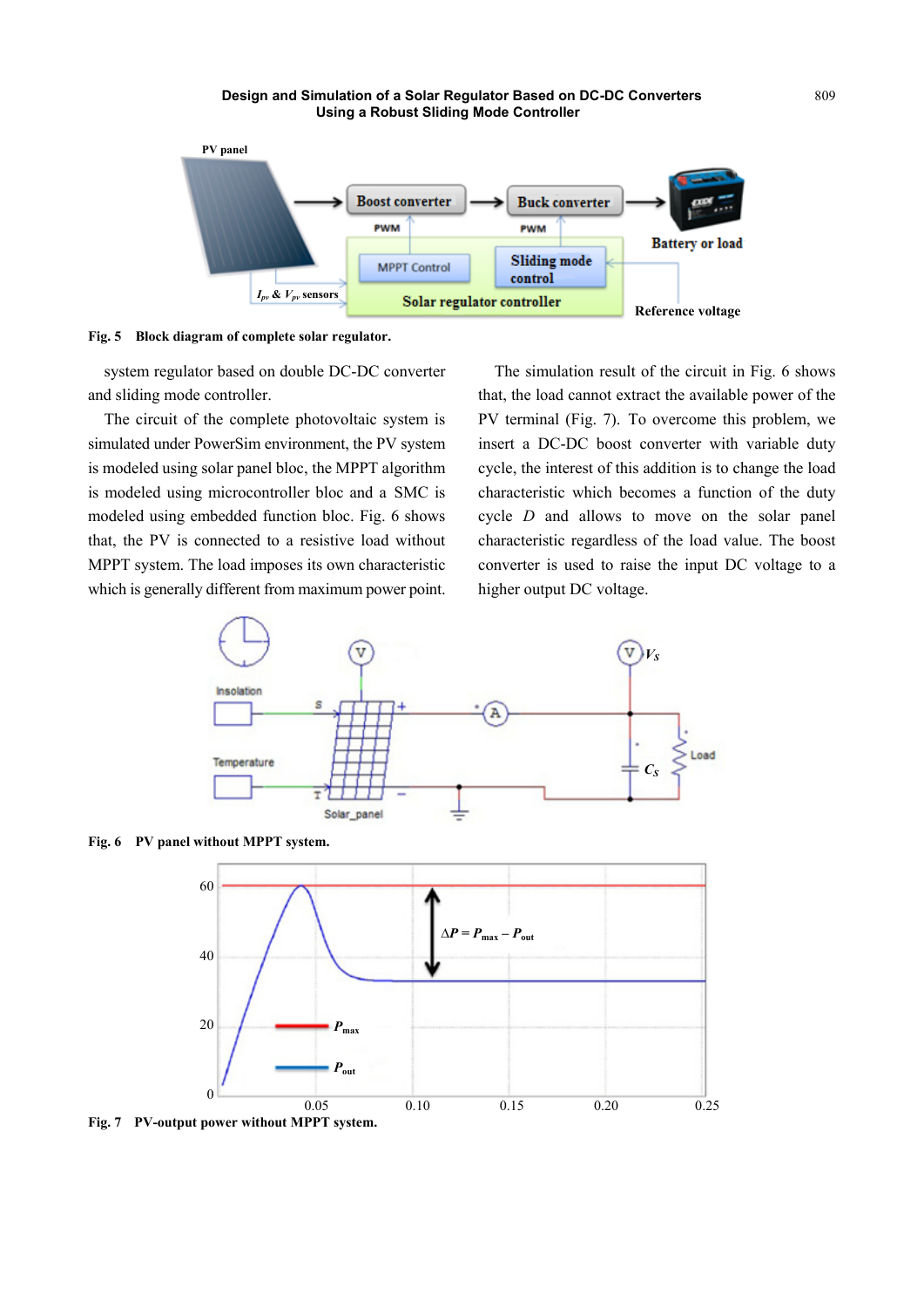Now, when we can control the output characteristic by varying the duty cycle of the DC-DC boost converter which inserted between the PV panel and load, we need to make this duty cycle automatic, to do this, we must add a microcontroller as a digital processing bloc in which we must implement our MPPT algorithm. Fig. 8 shows the complete circuit diagram based on a PV panel, DC-DC boost converter, load, voltage and current sensors and MPPT controller.

The algorithm shown in Fig. 4 is implemented in the MPPT controller bloc shown in Fig. 8. The following result demonstrates the performance of the MPPT algorithm implementation under irradiance step of 500, 1,000 and 1,500  $\frac{\text{W}}{\text{m}^2}$ . The MPP values are shown in blue, whereas the real values are shown in red. Fig. 9 illustrates the results of the simulation.

For the SMC voltage regulator which based on a DC-DC converter, we consider the analysis given in the preview part, the proposed SMC was applied to a buck converter characterized by the parameters given in Table 1.

Fig. 10 presents the simulated output voltage by application of a PWM control signal of 50% duty cycle. The voltage response corresponds to a second order damped system response with an overshoot.

We can notice also that, the load variation affect directly the voltage in the load terminal using open loop control for our buck converter as shown in Fig. 11.





**Fig. 9 PV-output power with MPPT system.**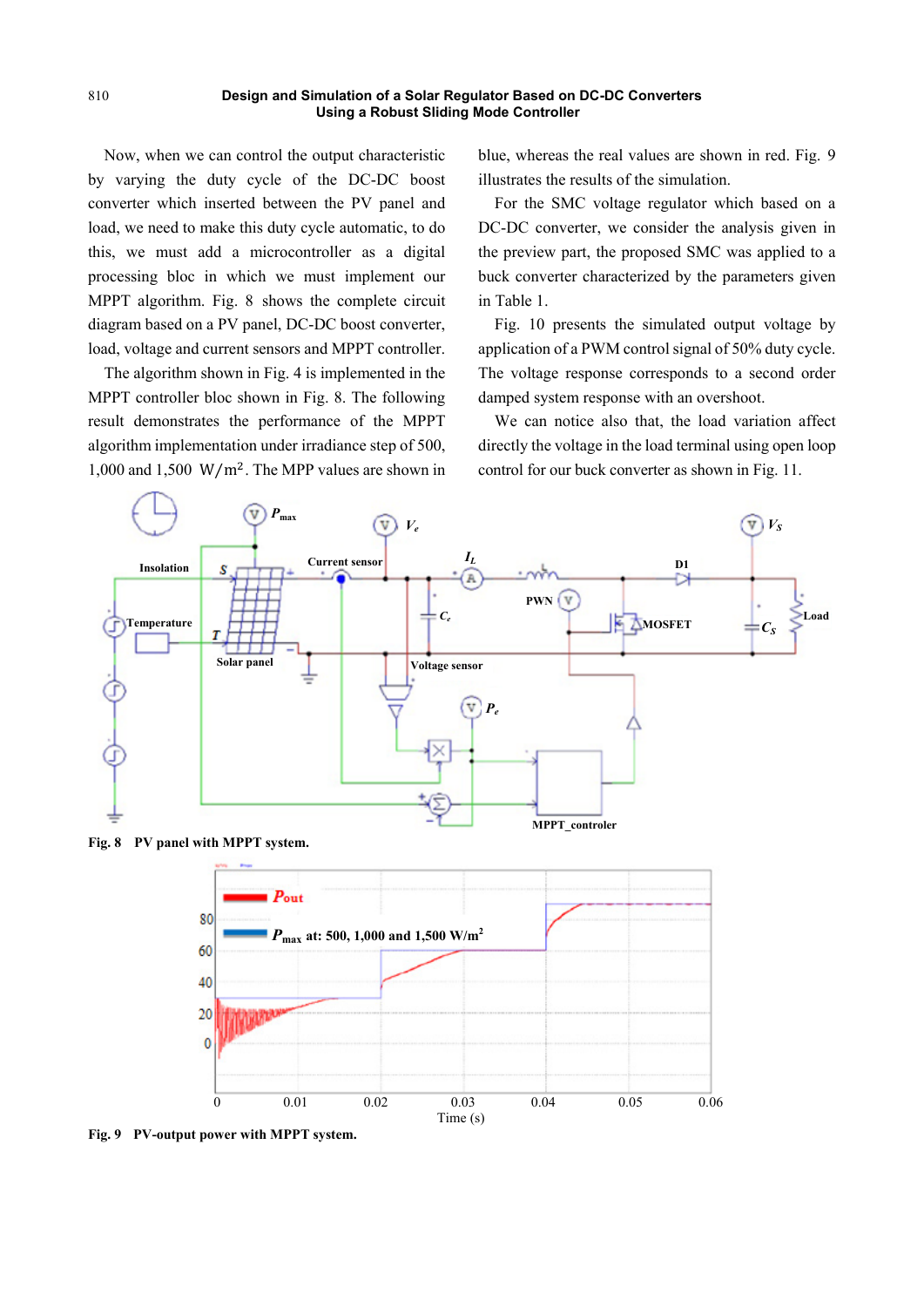| Table 1 Studied buck converter parameters. |                 |                  |         |       |
|--------------------------------------------|-----------------|------------------|---------|-------|
| $V_{\rm in}$                               | 17 <sub>V</sub> |                  |         |       |
| $\mathcal{C}$                              | $22 \mu F$      |                  |         |       |
| $\overline{L}$                             | 3mH             |                  |         |       |
| $\boldsymbol{R}$                           |                 | 50 ohm           |         |       |
|                                            |                 |                  |         |       |
| 20                                         |                 | $V_e\,$          |         |       |
| 15                                         |                 |                  | $V_{S}$ |       |
| 10                                         |                 |                  |         |       |
| 5                                          |                 |                  |         |       |
| 0                                          |                 |                  |         |       |
| $\theta$                                   | 0.005           | 0.010<br>Time(s) | 0.015   | 0.020 |

**Fig. 10 Open loop responses of the buck converter.** 



**Fig. 11 Open loop responses with load variation.** 

To resolve this problem, we propose a complete SMC presented in Fig. 12.

Fig. 13 presents the obtained result by application of the proposed SMC to the studied controller for a 7.5 V for voltage reference. We can see clearly that, the observed voltage overshoot obtained on the open-loop response disappeared by application of the SMC.

The SMC is tested also for the case of the load and input voltage variation. Fig. 14 presents the obtained results for the case of the variation of the load resistance from 100 Ω to 500 Ω at 0.1 s and also three steps of input voltage variation. It is clear that, this perturbation is quickly rejected because the output voltage attends rapidly to the reference voltage.

Fig. 14 shows the robustness, accuracy and stability of the applied SMC.

## **6. Conclusions**

This paper presents the MPPT voltage regulator for solar systems, the simulation of both, MPPT P  $\&$  O algorithm and sliding mode controlled DC-DC buck converter are presented in this study. The proposed control schemes are robust with respect to load and



**Fig. 12 SMC for buck converter.**